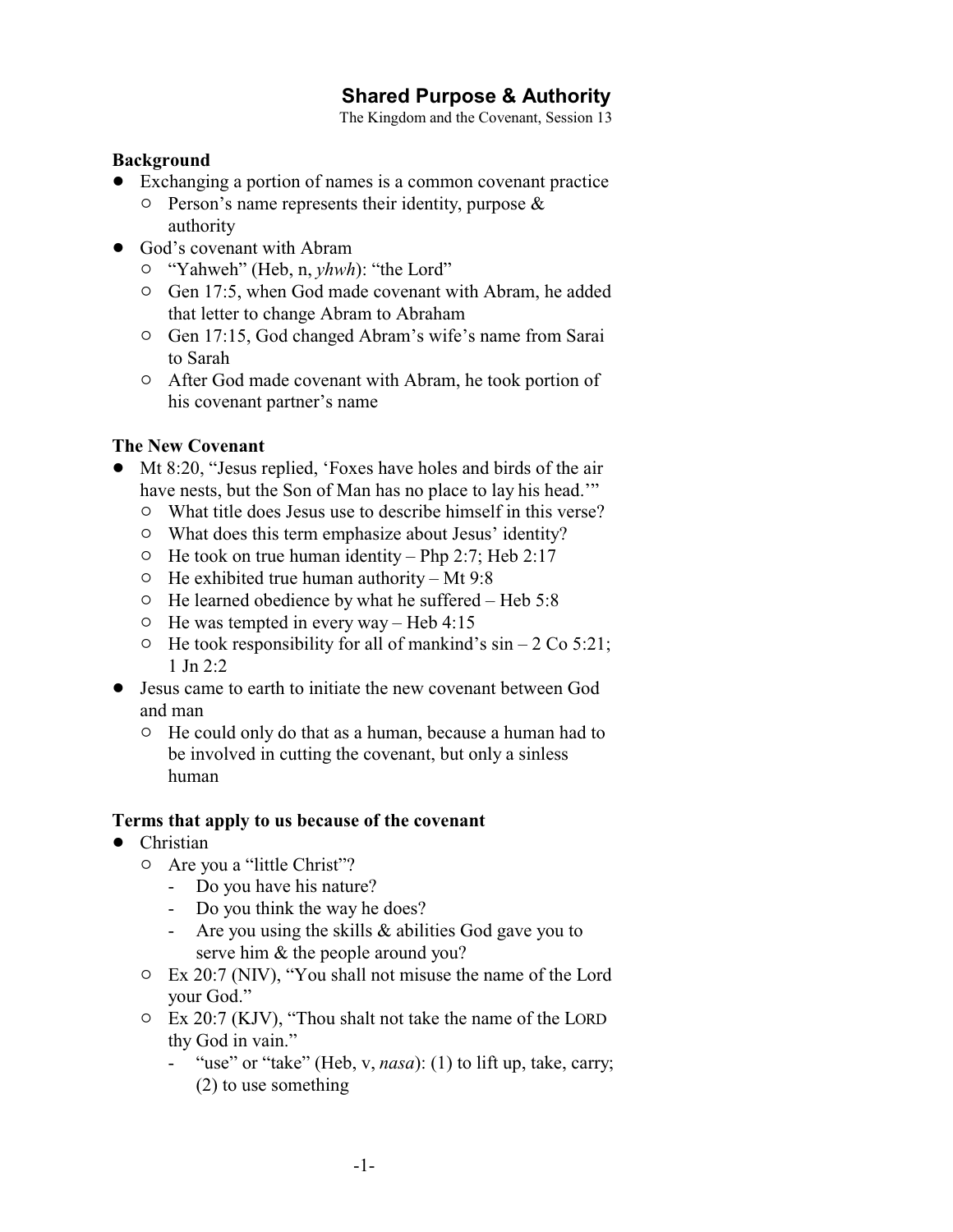- "name" (Heb, n, *sem* or *shem*): name, renown (fame, reputation)
- "mis(use)" or "vain" (Heb, n, *saw*): (1) vanity (futility, worthlessness, no result or use); (2) nothingness, empty; (3) falseness, deceit
- What do I mean if I say, "I worked on this really hard, but my effort was in vain"?
- If we call ourselves Christians yet refuse to fulfill our covenant responsibilities – repentance, faith  $\&$ obedience – have we not taken God's name in vain?
- ! God's children & heirs
	- <sup>o</sup> Gal 3:26, " You are all sons of God through faith in Christ Jesus."
	- $\circ$  Ro 8:17(a), "Now if we are children, then we are heirs heirs of God and co-heirs with Christ...."
		- "heir" (Gk, n, *kleronomos*): literally: one who is entitled by law or by the terms of a will/covenant to receive a portion, especially of an inheritance
			- root: *kleros* is "lot" (drawing lots), then "portion," and finally "inheritance"
		- Heb 1:2, God appointed Jesus "heir of all things"
		- Heb 11:7, Noah "became heir of the righteousness that comes by faith"
		- What does it mean to be God's heir?
		- Jas 2:5, we'll "inherit the kingdom [God] promised those who love him"
	- $\circ$  Adoption as sons
	- $\circ$  Rom 8:15, "For you did not receive a spirit that makes you a slave again to fear, but you received the Spirit of sonship. And by him we cry, 'Abba, Father.'"
		- "sonship" (Gk, n, *huiothesia*): adoption
		- We're entitled to the privileges & kingdom belonging to the only Son of God, Jesus!
	- " Rom 8:23, "adoption as sons" (Gk, n, *huiothesia*)
	- " Gal 4:5,"full rights of sons" (Gk, n, *huiothesia*)
	- " Eph 1:5,"adopted as his sons" (Gk, n, *huiothesia*)
	- " Eph 2:6-7, <sup>6</sup> "And God raised us up with Christ and seated us with him in the heavenly realms in Christ Jesus,  $<sup>7</sup>$  in</sup> order that in the coming ages he might show the incomparable riches of his grace, expressed in his kindness to us in Christ Jesus."
- Body of Christ
	- <sup>o</sup> 1 Co 12:27, "Now you are the body of Christ, and each one of you is a part of it."